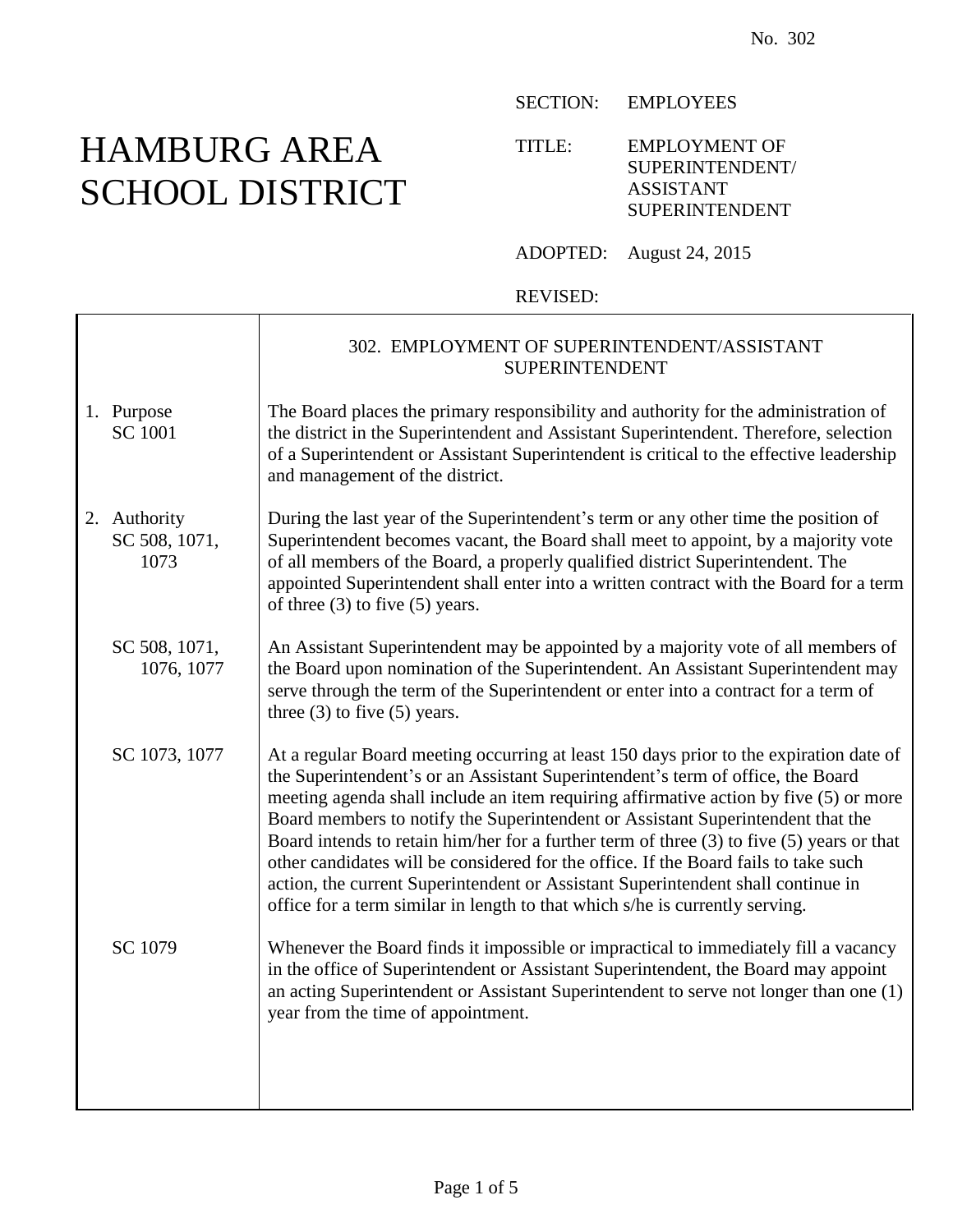|  | 3. Guidelines                      | <b>Recruitment And Assessment Of Candidates</b>                                                                                                                                                                                                                                                                                                                                                                                                                                                                                                                                             |
|--|------------------------------------|---------------------------------------------------------------------------------------------------------------------------------------------------------------------------------------------------------------------------------------------------------------------------------------------------------------------------------------------------------------------------------------------------------------------------------------------------------------------------------------------------------------------------------------------------------------------------------------------|
|  |                                    | The Board shall actively seek candidates who meet the qualifications and<br>requirements for the position of Superintendent and/or Assistant Superintendent. It<br>may be aided in this task by a committee of Board members, the services of<br>professional consultants and/or the counsel of the retiring Superintendent.                                                                                                                                                                                                                                                                |
|  |                                    | When undertaking a search to fill the position of Superintendent or Assistant<br>Superintendent, recruitment procedures shall be prepared and may include the<br>following:                                                                                                                                                                                                                                                                                                                                                                                                                 |
|  | Pol. 104                           | Preparation of a job description for the position, written in accordance with the<br>1.<br>requirements of federal and state laws and regulations.                                                                                                                                                                                                                                                                                                                                                                                                                                          |
|  | SC 1002, 1003,<br>1078<br>Title 22 | Preparation of written qualifications, in addition to applicable state<br>2.<br>requirements, for all applicants.                                                                                                                                                                                                                                                                                                                                                                                                                                                                           |
|  | Sec. 49.41, 49.42                  | Preparation of informative materials describing the school district, the<br>3.<br>Superintendent/Assistant Superintendent position, and the district's educational<br>goals.                                                                                                                                                                                                                                                                                                                                                                                                                |
|  |                                    | Opportunity for selected applicants to visit the district schools, meet with<br>4.<br>internal staff and external stakeholders at the Board's invitation.                                                                                                                                                                                                                                                                                                                                                                                                                                   |
|  | Pol. 104                           | Recruitment, screening and evaluation of candidates shall be conducted in<br>accordance with Board policy, Board established leadership criteria and state and<br>federal law.                                                                                                                                                                                                                                                                                                                                                                                                              |
|  |                                    | The Board shall determine prior to interviewing finalists which expenses associated<br>with such interviews will be reimbursed by the school district.                                                                                                                                                                                                                                                                                                                                                                                                                                      |
|  |                                    | A candidate's misstatement of fact material to qualifications for employment or<br>determination of salary shall constitute grounds for dismissal by the Board.                                                                                                                                                                                                                                                                                                                                                                                                                             |
|  |                                    | <b>Pre-Employment Requirements</b>                                                                                                                                                                                                                                                                                                                                                                                                                                                                                                                                                          |
|  | SC 111.1                           | The district shall conduct an employment history review in compliance with state<br>law prior to issuing an offer of employment to a candidate. Failure to accurately<br>report required information shall subject the candidate to discipline up to, and<br>including, denial of employment or termination if already hired, and may subject the<br>candidate to civil and criminal penalties. The district may use the information for the<br>purpose of evaluating an applicant's fitness to be hired or for continued employment<br>and may report the information as permitted by law. |
|  |                                    |                                                                                                                                                                                                                                                                                                                                                                                                                                                                                                                                                                                             |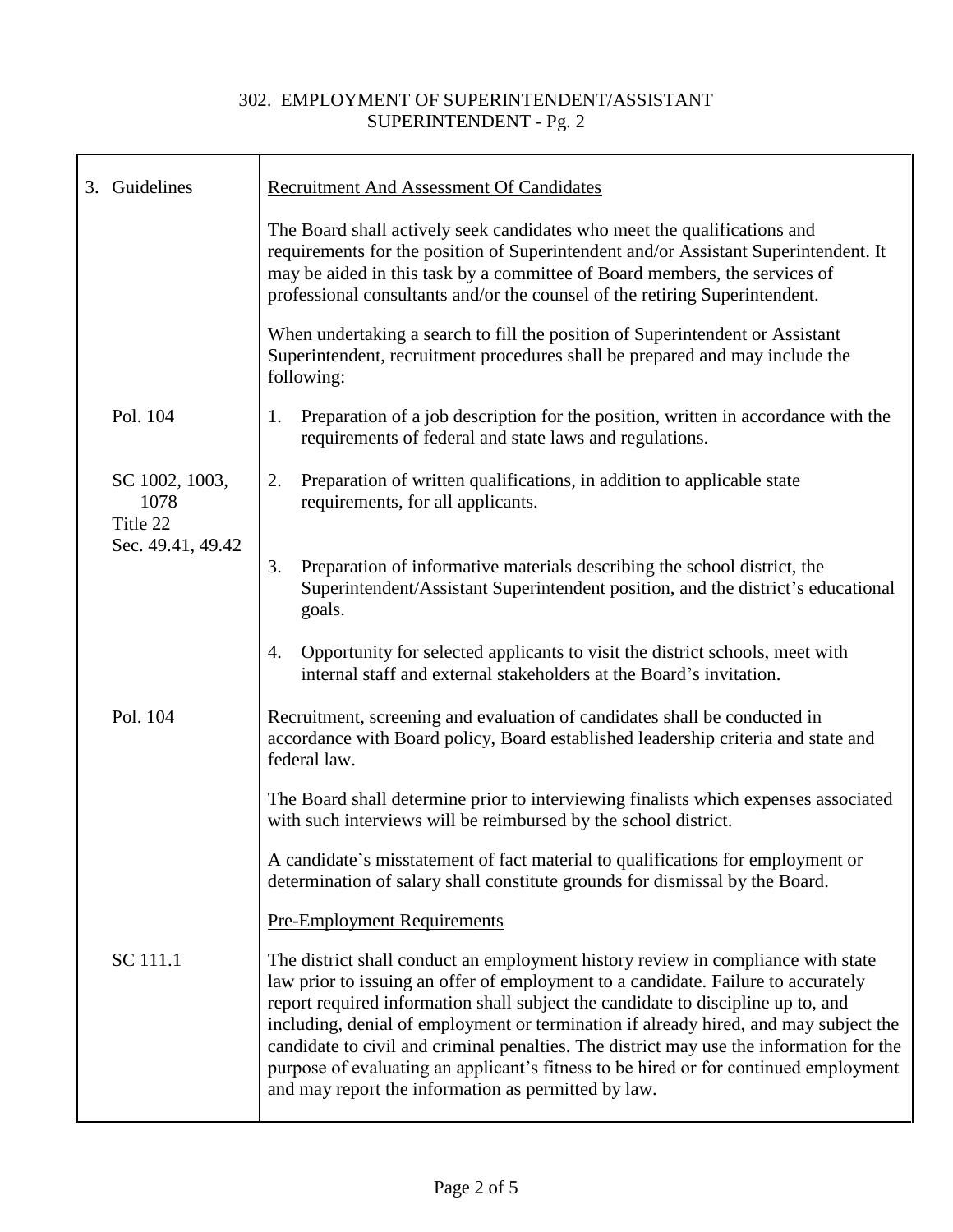| <b>SC</b> 111<br>23 Pa. C.S.A.<br>Sec. 6344 | A candidate shall not be employed until the individual has complied with the<br>mandatory background check requirements for criminal history and child abuse and<br>the district has evaluated the results of that screening process.                                                                                                                                                                               |
|---------------------------------------------|---------------------------------------------------------------------------------------------------------------------------------------------------------------------------------------------------------------------------------------------------------------------------------------------------------------------------------------------------------------------------------------------------------------------|
| SC 111, 111.1                               | Each candidate shall report, on the designated form, all arrests and convictions as<br>specified on the form. Candidates shall likewise report arrests and/or convictions<br>that occur subsequent to initially submitting the form. Failure to accurately report<br>such arrests and convictions may subject the individual to denial of employment,<br>termination if already hired, and/or criminal prosecution. |
| <b>SC 1004</b>                              | Before entering the duties of the office, the Superintendent or Assistant<br>Superintendent shall take and subscribe to the oath of office prescribed by law.                                                                                                                                                                                                                                                       |
| Pol. 314                                    | After receiving a conditional offer of employment but prior to beginning<br>employment, the candidate shall undergo medical examinations, as required by law<br>and as the Board may require.                                                                                                                                                                                                                       |
|                                             | <b>Employment Contracts</b>                                                                                                                                                                                                                                                                                                                                                                                         |
| SC 1073                                     | An individual shall not be employed as Superintendent or Assistant Superintendent<br>unless s/he has signed an employment contract expressly stating the terms and<br>conditions of employment. The written contract shall:                                                                                                                                                                                         |
|                                             | Contain the mutual and complete agreement between the Superintendent or<br>1.<br>Assistant Superintendent and the Board with respect to the terms and conditions<br>of employment.                                                                                                                                                                                                                                  |
| SC 1073.1, 1081,<br>1082<br>Pol. 003, 312   | Consistent with state certification requirements, specify the duties,<br>2.<br>responsibilities, job description and performance expectations, including<br>performance standards and assessments as required by law.                                                                                                                                                                                               |
| SC 1075, 1077                               | Incorporate all provisions relating to compensation and benefits to be paid to or<br>3.<br>on behalf of the Superintendent or Assistant Superintendent.                                                                                                                                                                                                                                                             |
| SC 1073                                     | Specify the term of employment and state that the contract shall terminate<br>4.<br>immediately, except as otherwise provided by law, upon the expiration of the<br>term unless the contract is allowed to renew automatically as required by law.                                                                                                                                                                  |
|                                             | Specify the termination, buyout and severance provisions, including all<br>5.<br>postemployment compensation and the period of time in which the<br>compensation shall be provided. Termination, buyout and severance provisions<br>may not be modified during the course of the contract or in the event a contract<br>is terminated prematurely.                                                                  |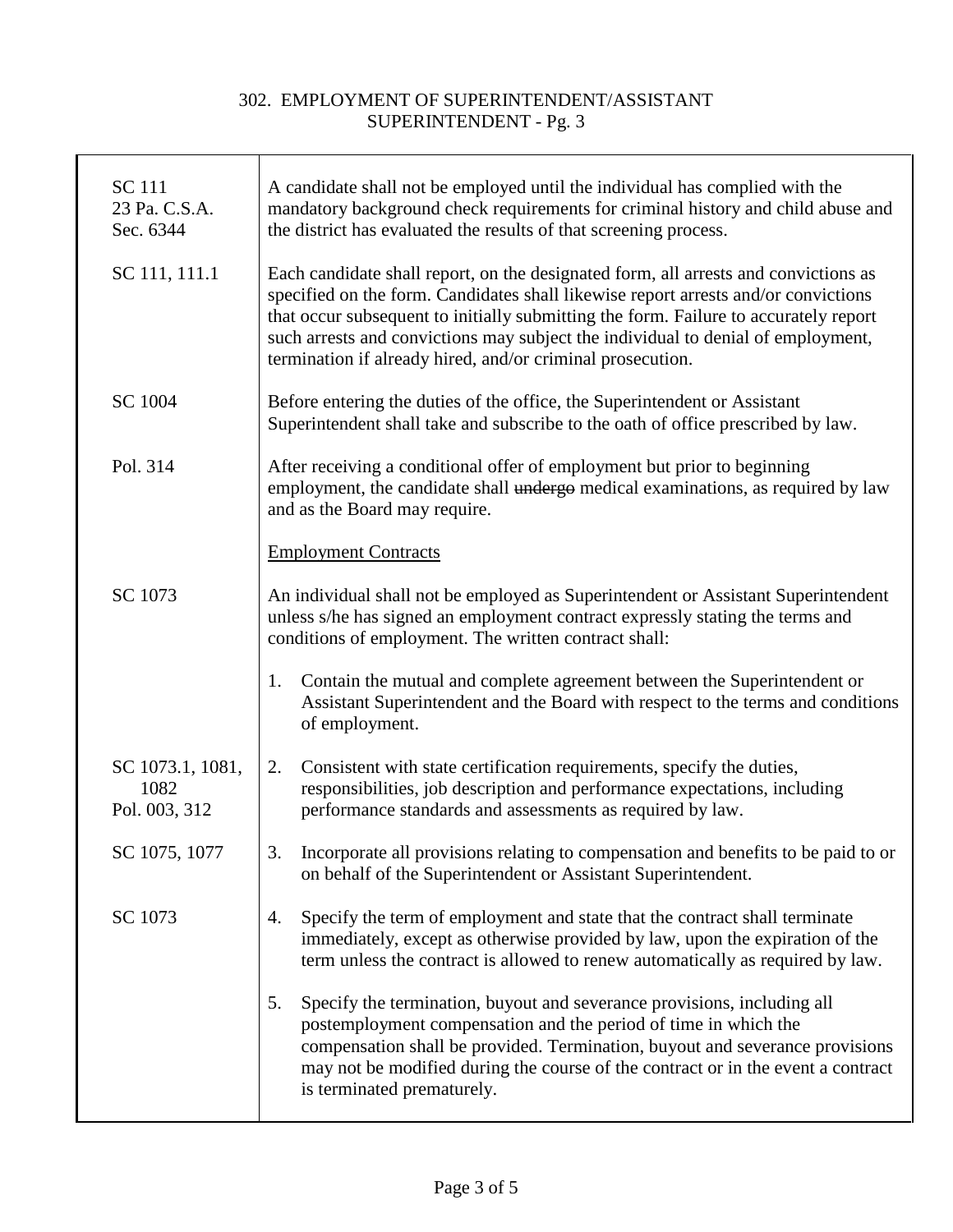┱

| SC 1007, 1008                                     | Contain provisions relating to outside work that may be performed, if any.<br>6.                                                                                                                                                                                                                                                                                        |
|---------------------------------------------------|-------------------------------------------------------------------------------------------------------------------------------------------------------------------------------------------------------------------------------------------------------------------------------------------------------------------------------------------------------------------------|
|                                                   | State that any modification to the contract must be in writing.<br>7.                                                                                                                                                                                                                                                                                                   |
|                                                   | State that the contract shall be governed by the laws of the Commonwealth.<br>8.                                                                                                                                                                                                                                                                                        |
|                                                   | Specify postretirement benefits and the period of time in which the benefits<br>9.<br>shall be provided.                                                                                                                                                                                                                                                                |
|                                                   | Removal/Severance                                                                                                                                                                                                                                                                                                                                                       |
| <b>SC 1080</b><br>2 Pa. C.S.A.<br>Sec. 551 et seq | A Superintendent or Assistant Superintendent may be removed from office and have<br>their contracts terminated, after a hearing, by a majority vote of all members of the<br>Board and in accordance with law. The Board shall publicly disclose at the next<br>regularly scheduled meeting the removal from office of a Superintendent or<br>Assistant Superintendent. |
| SC 1073                                           | Any negotiated severance of employment prior to the end of the term of the<br>Superintendent's or Assistant Superintendent's specified contract term shall be<br>limited to either:                                                                                                                                                                                     |
|                                                   | 1. The equivalent of one (1) year's compensation and benefits due under the<br>contract, if the severance agreement takes effect two (2) or more years prior to<br>the end of the contract term; or                                                                                                                                                                     |
|                                                   | 2. The equivalent of one-half $(1/2)$ of the total compensation and benefits due under<br>the contract for the remainder of the term, if the severance agreement takes effect<br>less than two (2) years prior to the end of the contract term.                                                                                                                         |
|                                                   | References:                                                                                                                                                                                                                                                                                                                                                             |
|                                                   | School Code – 24 P.S. Sec. 108, 111, 111.1, 508, 1001, 1002, 1003, 1004, 1007,<br>1008, 1071, 1073, 1073.1, 1075, 1076, 1077, 1078, 1079, 1080, 1081, 1082,<br>1418                                                                                                                                                                                                     |
|                                                   | State Board of Education Regulations – 22 PA Code Sec. 8.1 et seq., 49.41, 49.42,<br>49.171, 49.172                                                                                                                                                                                                                                                                     |
|                                                   | State Department of Health Regulations – 28 PA Code Sec. 23.43, 23.44, 23.45                                                                                                                                                                                                                                                                                            |
|                                                   | Local Agency Law $-2$ Pa. C.S.A. Sec. 551 et seq.                                                                                                                                                                                                                                                                                                                       |
|                                                   |                                                                                                                                                                                                                                                                                                                                                                         |